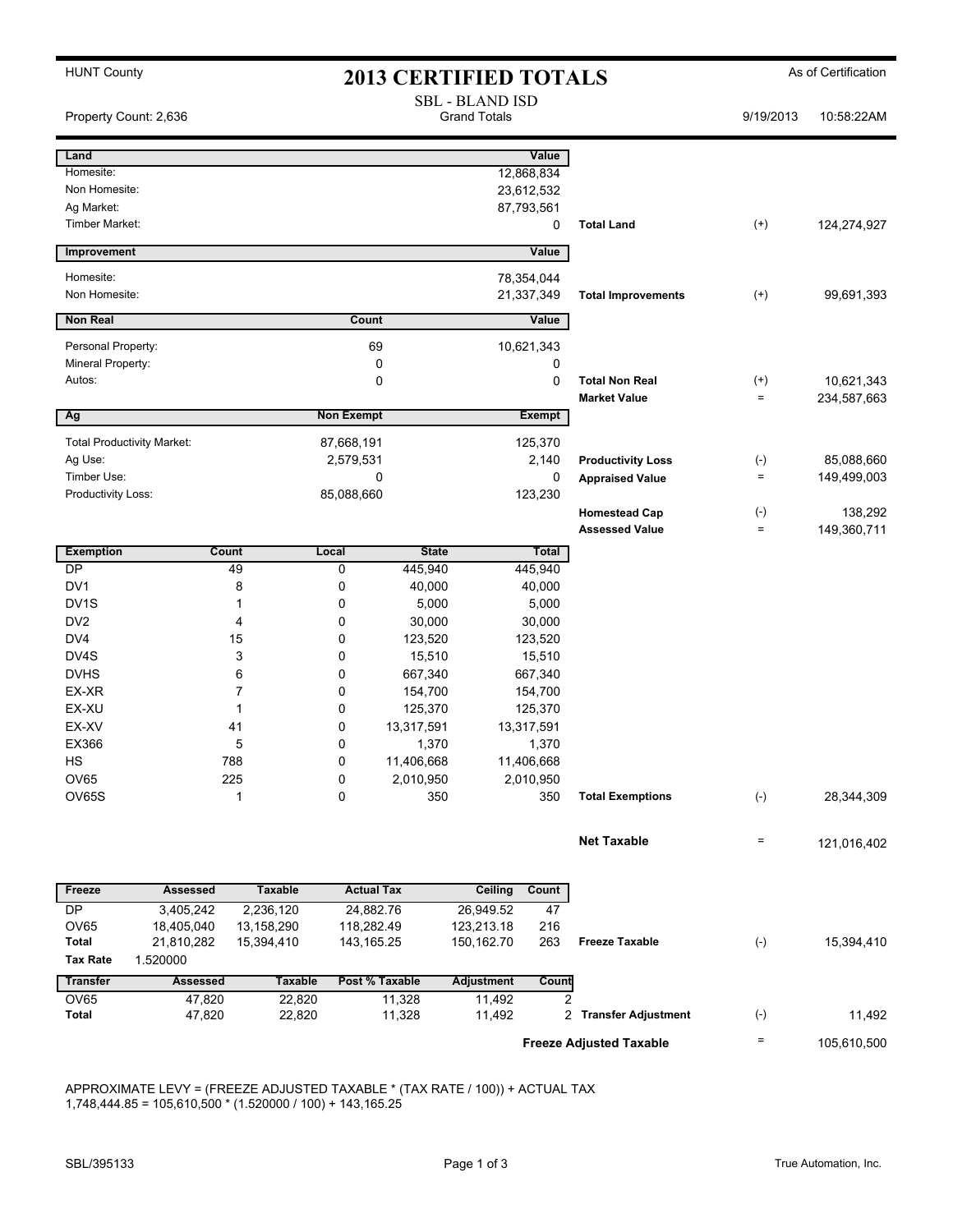Tax Increment Finance Value: 0 Tax Increment Finance Levy: 0.00

HUNT County **As of Certification 2013 CERTIFIED TOTALS** As of Certification

SBL - BLAND ISD Property Count: 2,636 **Accord Property Count: 2,636** Grand Totals **Grand Totals** 9/19/2013 10:58:22AM